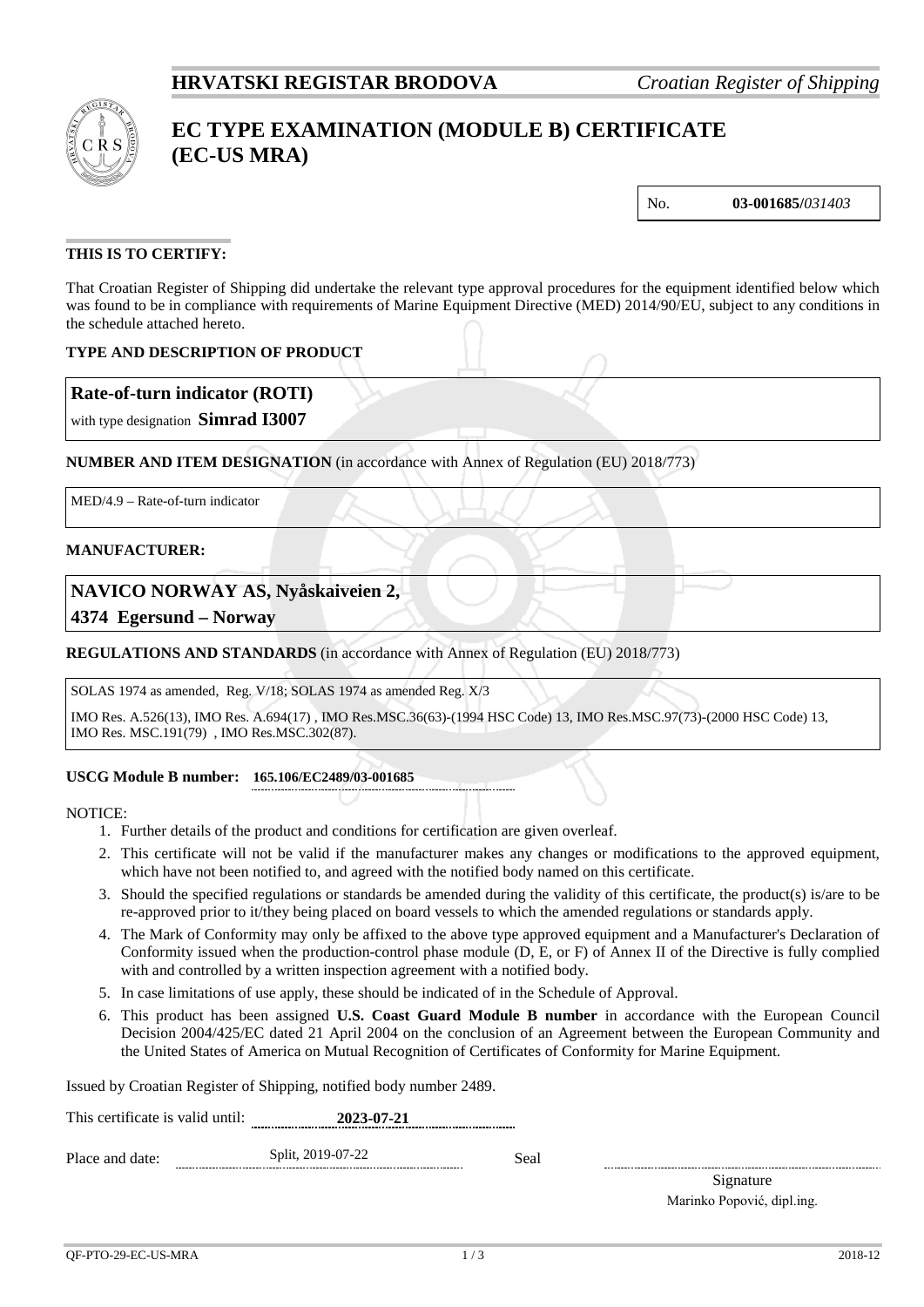## **THE SCHEDULE OF APPROVAL**

## **1. PRODUCT DESCRIPTION**

*Simrad I3007 Rate-of-turn indicator consists of the following components:*

|         | Item name           | Description    | Part number   | SW ver.   | Location  |
|---------|---------------------|----------------|---------------|-----------|-----------|
| . .     | Display $unit - 7"$ | 13007          | 000-14126-001 | 1.0.x     | Protected |
| ◠<br>٠. | <b>Junction Box</b> | <i>MX610JB</i> | 000-11139-001 | 1.1.02.00 | Protected |
| J.      | <b>Junction Box</b> | <i>MX612JB</i> | 000-10916-001 | 1.1.02.00 | Protected |

*Input information to the display unit may be:*

- *NMEA0183*
- *Analog (voltage, current, frequency)*
- *Digital*

#### **2. APPLICATION/LIMITATION OF USE**

*System is to be installed in a protected environment. ROTI indicator I3007 is tested for compliance with BAM requirements – IMO Res.MSC.302(87).*

## **3. DESIGN DRAWINGS AND SPECIFICATIONS**

*SIMRAD I3007 - Installation Guide, item number – 988-12391-001 MX610 Junction Box - Installation Guide, item number – 988-12457-001 MX612 Junction Box - Installation Guide, item number – 988-12458-001*

#### **4. TYPE TEST RECORDS/LABORATORY RECOGNITION STATUS**

*Environmental testing – IEC 60945(2002) including Corrigendum 1(2008); Serial interface testing – IEC 61162-1(2016) & IEC 61162-2 (1998); NMEA 2000 standard – IEC61162-3(2008); Serial interface testing – IEC 61162-450 (2011), Lightweight Ethernet; Presentation of navigation information – IEC 62288 Ed.2 (2014-07); Performance testing – ISO 20672 Ed. 1 (2007) incl. Corr 1 (2008); CRS letter of approval – 2064/TSE/VB/031380 dated 2019-07-22.*

#### **5. MATERIALS OR COMPONENTS REQUIRED TO BE TYPE APPROVED OR TYPE TESTED**

*This approval remains valid for subsequent minor software amendments, as allowed by the SW 1.0.x format (x=a numeral), where written details of any such modification have been submitted to and accepted by the approvals authority.*

#### **6. OTHER MATERIALS AND/OR COMPONENT**

*There are several optional units – junction boxes for a more complex display interconnections, as stated in product description table.*

#### **7. PRODUCTION SURVEY REQUIREMENTS**

*The I3007 display indicator shall be supplied by 24VDC in accordance with Installation Manual.*

#### **8. ONBOARD INSTALLATION AND MAINTENANCE REQUIREMENTS**

*The installation on board shall be verified and tested according to Installation & Operation Manual.*